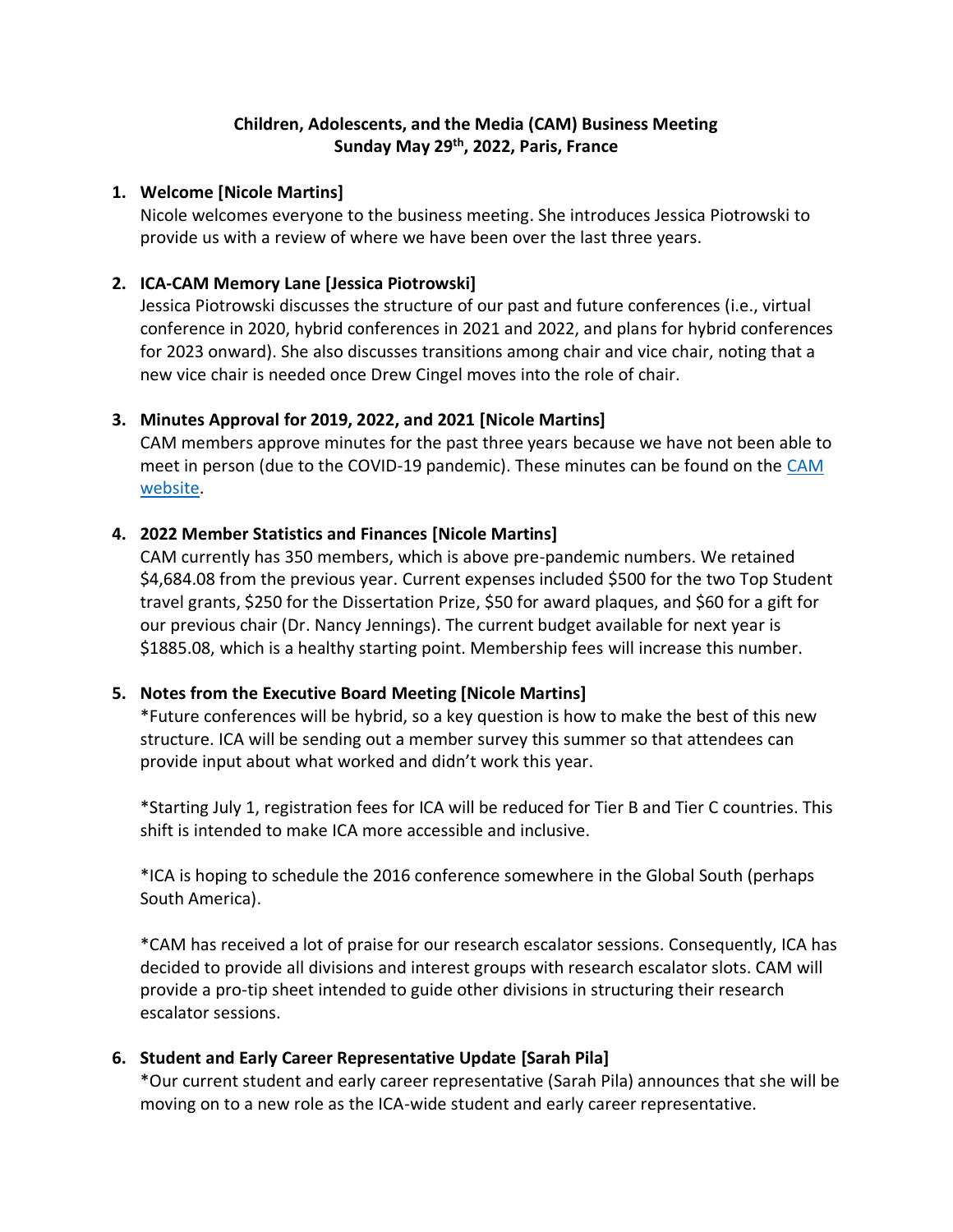\*Sarah recently hosted a new ICA podcast geared toward students and early career scholars called "[Growing Up Comm](https://www.icahdq.org/general/custom.asp?page=ICApodcast_GUC)." She encourages our CAM membership to listen to this podcast and share it with students and early career scholars.

### **7. A Year in Review [Nicole Martins]**

\*The *Journal of Children and Media* is proud to provide free access to the journal for all CAM members.

\*We have continued publishing the "CAMmer in the Spotlight" each month, including a special ICA edition that highlights our award winners. Past spotlights can be found on the [CAM website.](https://ica-cam.org/in-the-spotlight/)

\*Election Results: Congratulations to Regina Ahn (International Liason), Meryl Alper (Secretary), and Chelly Maes (Student & Early Career Representative).

\*Nicole emphasizes that nominations are needed for Vice-Chair. All nominations can be submitted directly to Nicole.

### \*2022 Conference Submission Details

We had a 42% acceptance rate for our proposed panels, a 43% acceptance rate for paper submissions, and 70% acceptance rate for our research escalators. We had almost the exact same number of individual paper submissions as last year. Although the acceptance rate for research escalator sessions has gone down, this is because we did not allow people to participate twice in a row.

### \*2022 Conference Format

2 Research Escalators 5 Paper Panels [submitted as panels] 9 Paper Panels [4/5 papers, 1 respondent] 1 Hybrid High Density Session [6+ papers] 2 Poster Sessions [1 live, 1 virtual]

\*Special "Thank You" to the mentors who served in our research escalator sessions, to our 100+ amazing conference reviewers, and to our awards committee members!

# **8. Special Announcement by the Treasurer of the Executive Committee [Elisia Cohen]**

\*The ICA 2023 conference theme of *[Reclaiming Authenticity in Communication](https://www.icahdq.org/page/ICA23CFP)* invites communication scholars to examine how authenticity has become a variable, rather than a constant, in public discourses and popular culture across the globe.

### **9. Upcoming CAM Survey [Nicole Martins]**

\*Nicole asks the audience whether they have any input for the upcoming CAM survey that will be administered to our membership. Typically, this survey has been used to identify